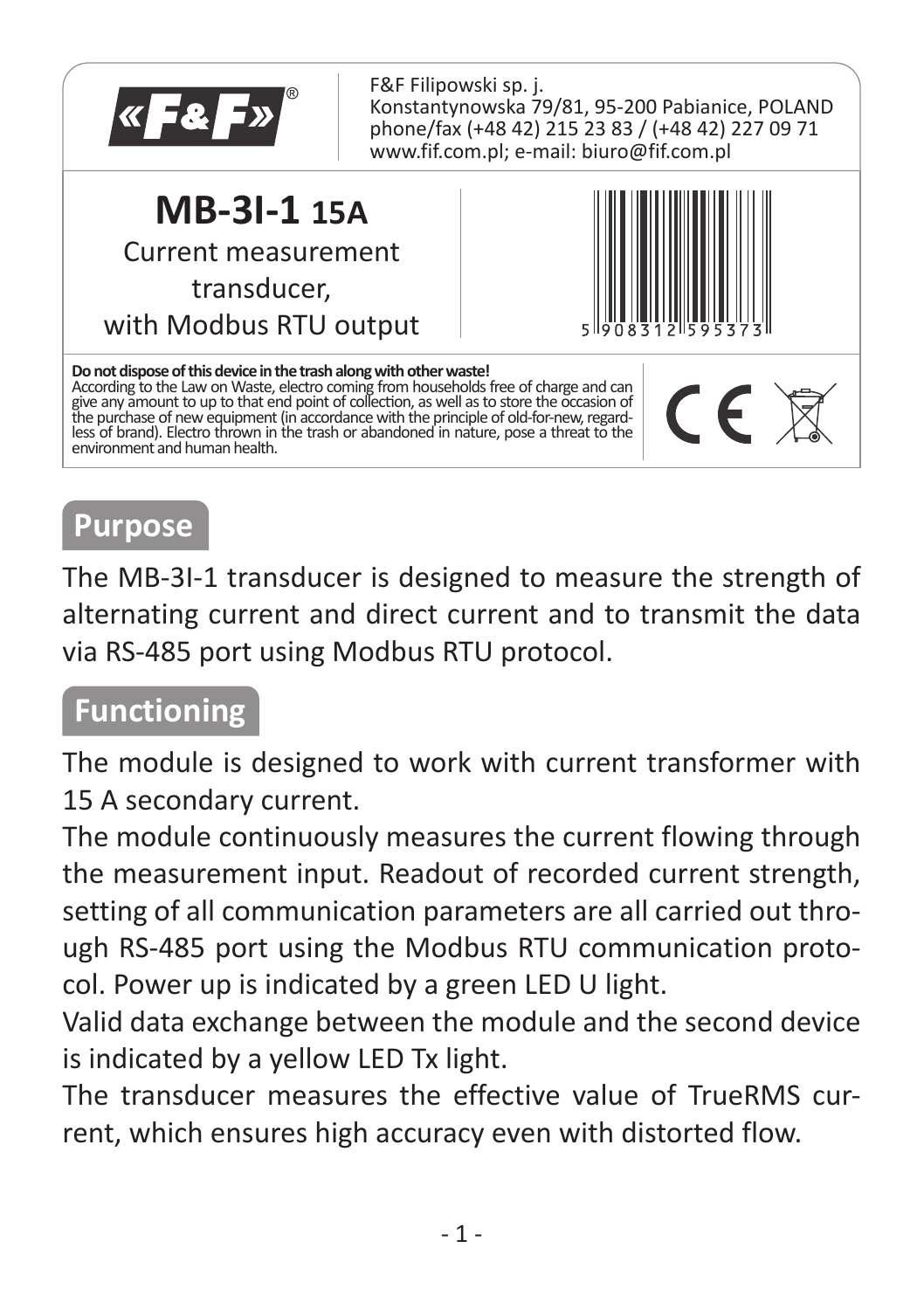# **Signalling elements**



- A power supply
- B Modbus RTU data exchange

## **Terminals description**



#### **tranducer's power supply**

- 1-3 L1 measuring current path
- 4-6 L2 measuring current path
- 7-9 L3 measuring current path

#### **RS-485**

- 11' serial port (A)
- 11 serial port (B)

#### **module power supply**

- $10 -$  power supply  $(-)$
- 12 power supply  $(+)$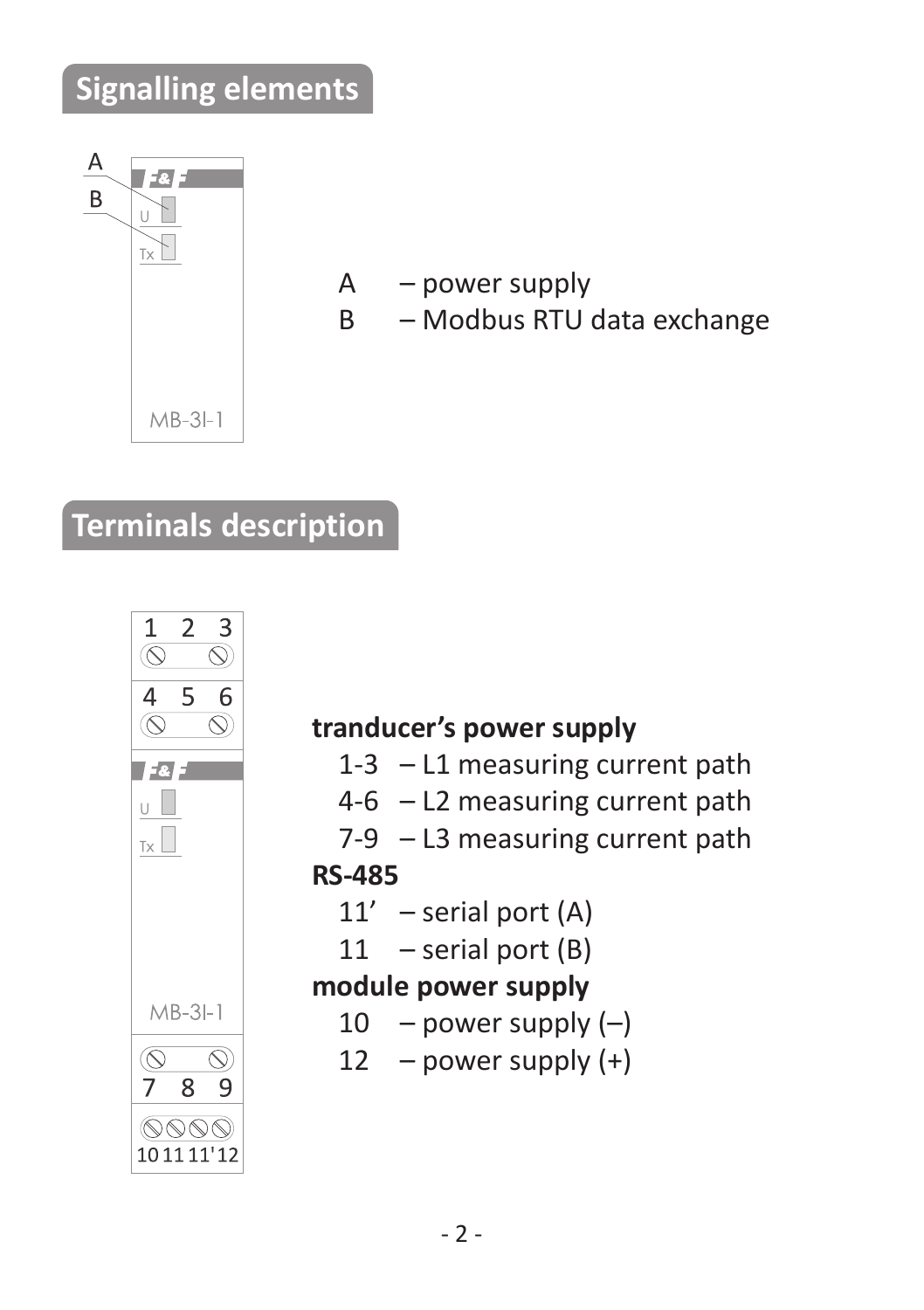Measurement channels are galvanically separated from the converter power input and the RS-485 communication port. RS-485 is not separated from the power supply.

# **Mounting**

Use of surge protectors and interference filters is recommended (e.g. OP-230 F&F).

Use of shielded twisted wires is recommended for connecting the unit to another device.

If using shielded cables, ground the shield on one side only and as close to the device as possible.

The ends of the signal line must be completed with termination modules LT-04 (F&F).

Do not lead signal cables parallel and in direct proximity to high- and medium-voltage line.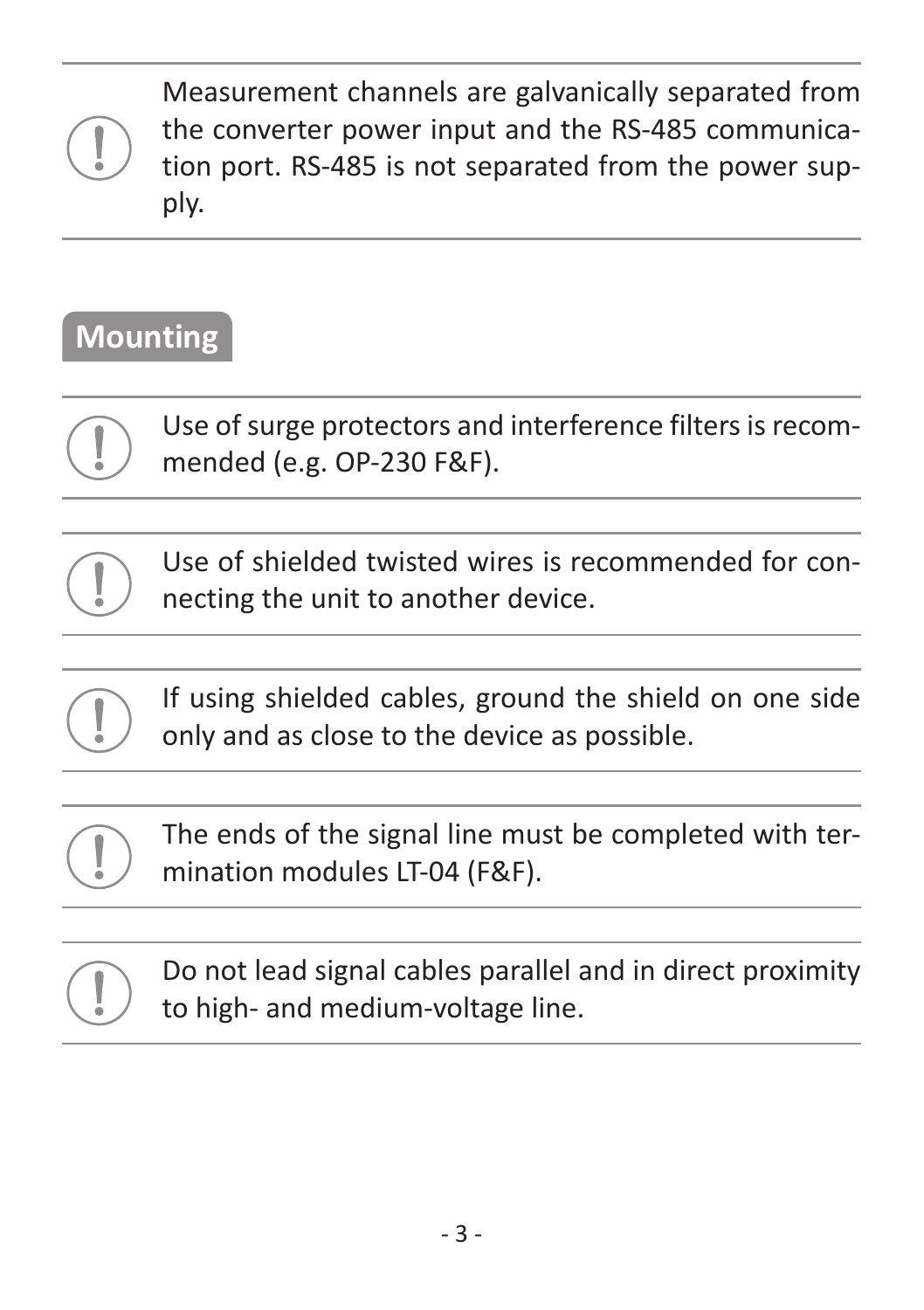Don't install the unit in direct proximity to high power receivers, electromagnetic measuring devices, appliances with phase power adjustment and any other devices that can create interferences.

- 1. Before module installation set the network address and the communication parameters.
- 2. Disconnect the power.
- 3. Install the unit on the rail.
- 4. Connect the unit power supply to terminals 10-12 as indicated.
- 5. Connect signal output (RS-485 port) 11(B)-11'(A) to the Master output of another device.
- 6. Connect the measurement circuit to the corresponding inputs of the transducer (as in a given example).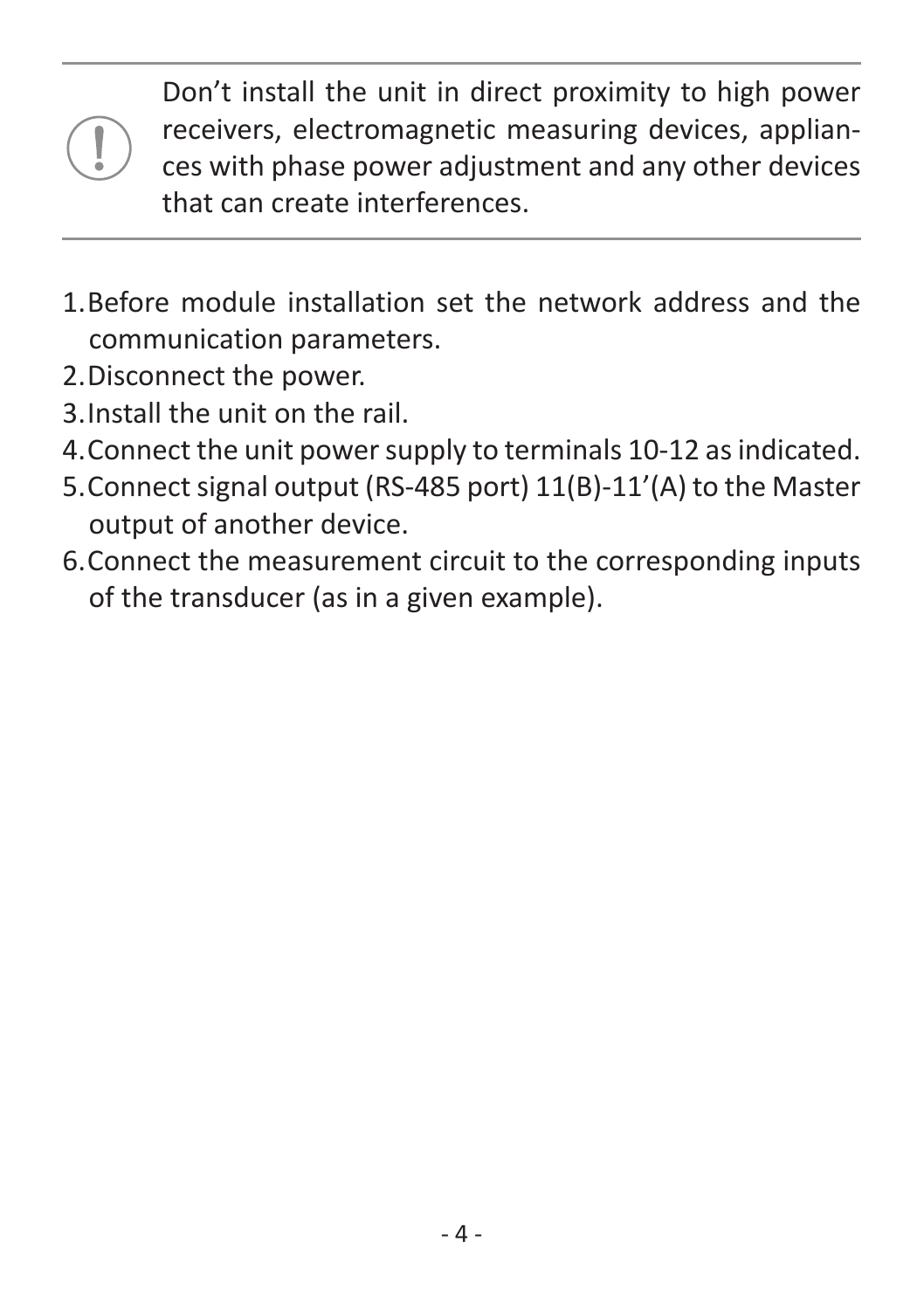

Indirect measurement of the current in a 3-phase network using the current transformers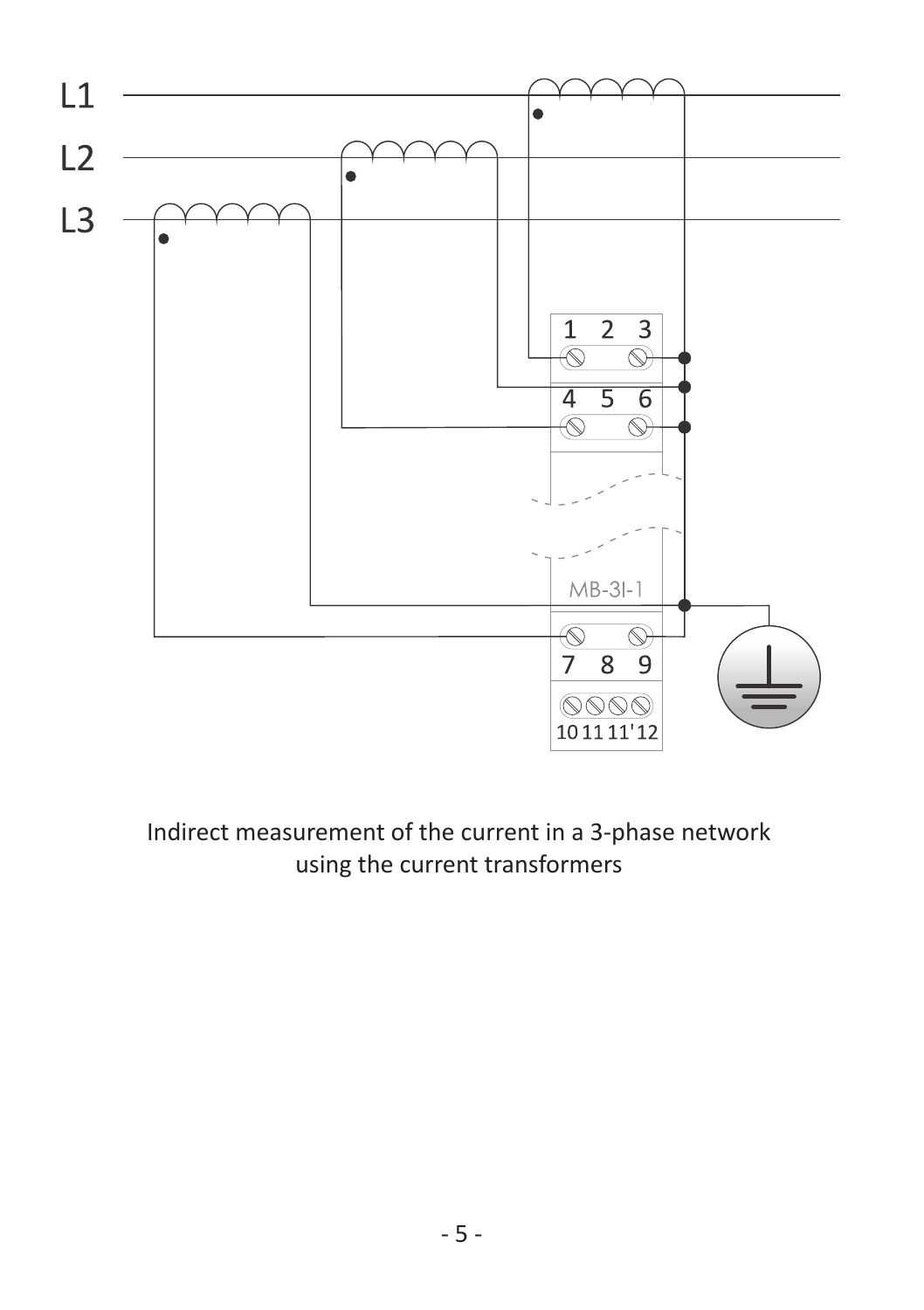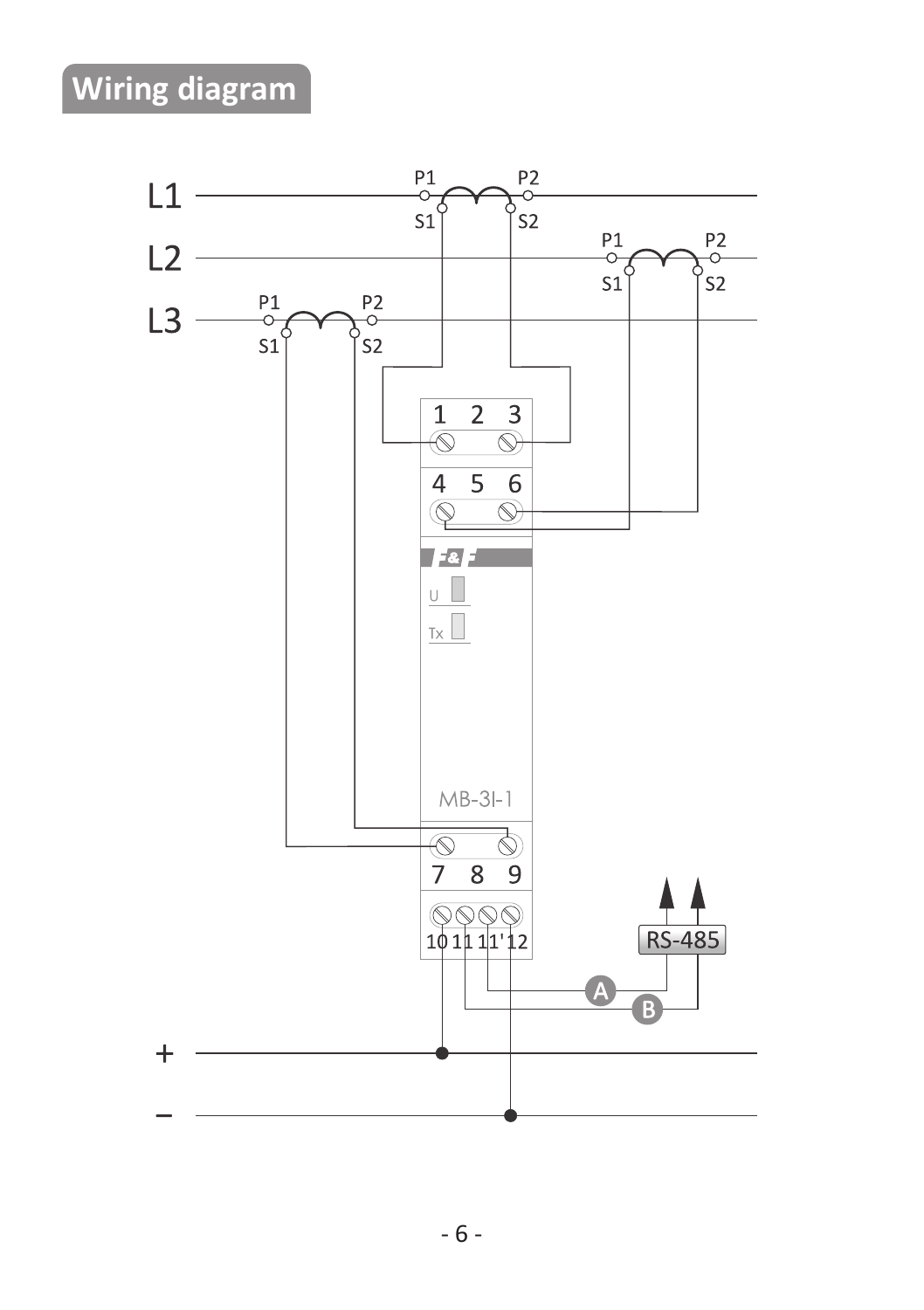# **Reset communication settings**

Under cover is available code switch.

- 1. Disconnect the power.
- 2. Remove front panel.
- 3. Set "9" on the switch.
- 4. Connect the power and within 3 sec switch to "0".



## **MB Config service program**

Service program for quick device configuration. The program is available on the device's subpage or in the "Download" tab on the website: www.fif.com.pl.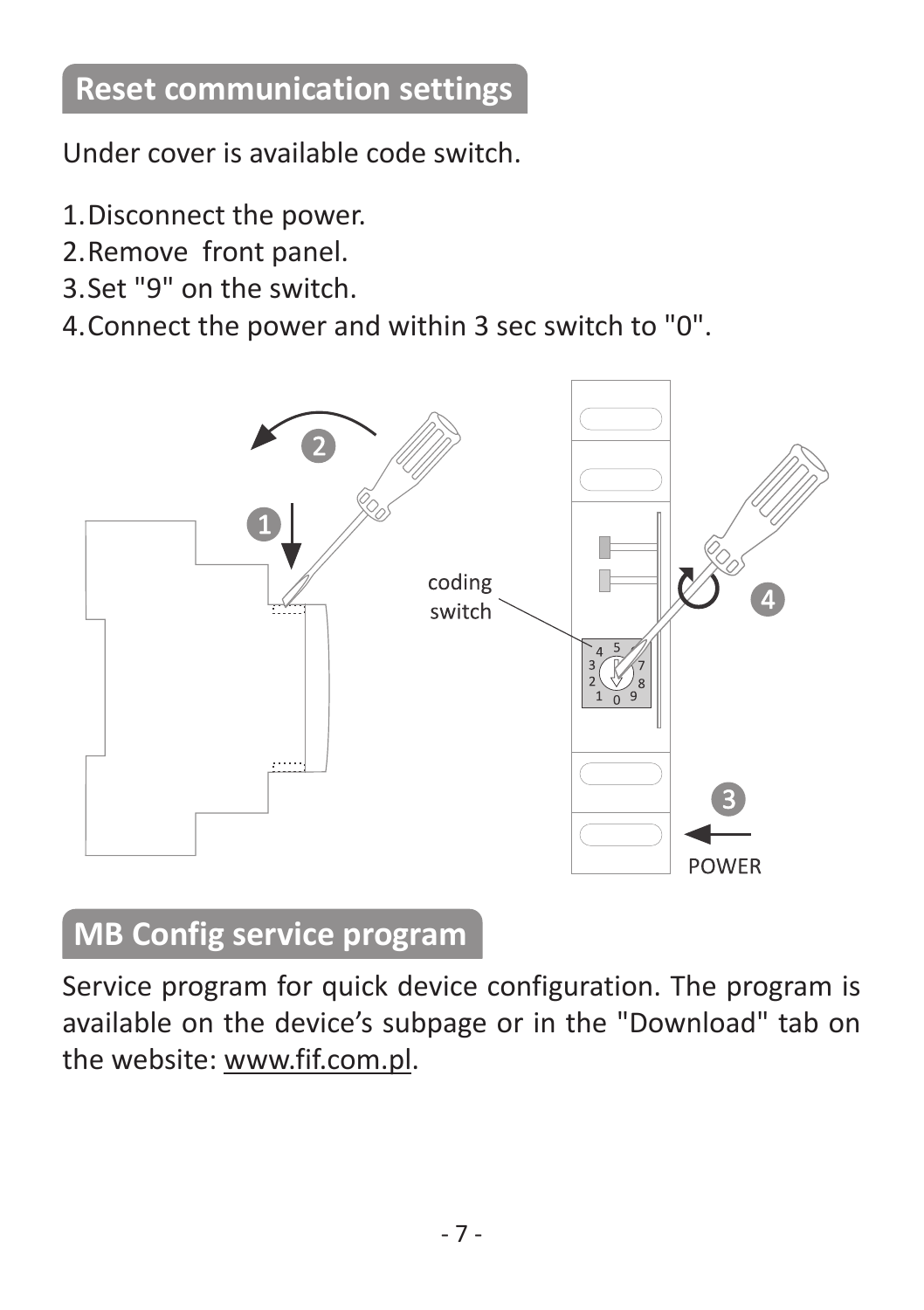# **Network address settings**

The module can receive network addresses in the range 1÷247. The network address of the module is set in a combined way: using the MODBUS protocol user sets the base address, which is a number between 1÷238, and using a multi-position switch he sets the residual address, which is a number between 0÷9. The sum of these two values designate a network address (e.g. 1+6=7, 70+3=73, 238+9=247). Multi-position code switch is located under the front casing. Removed the front casing with a 3 mm flat screwdriver by gently prying the tabs on the sides of the housing. With 3 mm flat screwdriver move the rotary switch on the selected digit as a partial address (range 0÷9). When the setting is done, reattach the front casing, paying particular attention to correctly fit LEDs in to mounting holes.

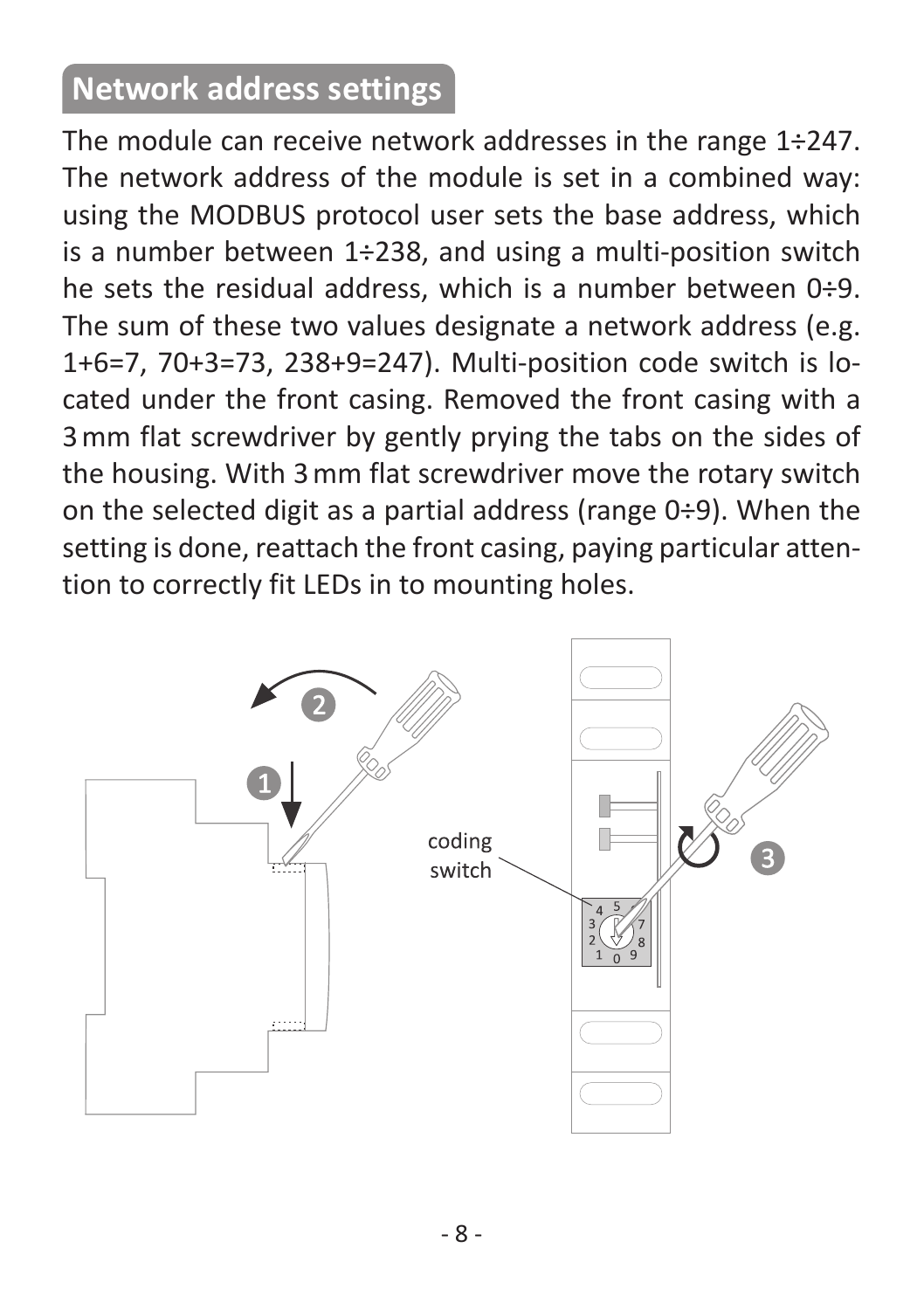# **Modbus RTU protocol parameters**

| <b>Communication parameters</b> |  |
|---------------------------------|--|
|---------------------------------|--|

| Protocol                                            | Modbus RTU                                                                                                                                                                                               |
|-----------------------------------------------------|----------------------------------------------------------------------------------------------------------------------------------------------------------------------------------------------------------|
| Working mode                                        | Slave                                                                                                                                                                                                    |
| Port settings<br>(factory settings)                 | Bits/s: 1200, 2400, 4800, 9600, 19200,<br>38400, 57600, 115200<br>Data bits: 8<br>Parity: NONE, EVEN, ODD<br>Start bits: 1<br>Stop bits: 1/2                                                             |
| Range of network<br>addresses<br>(factory settings) | $1\div 247(20)$                                                                                                                                                                                          |
| Range of base addresses                             | 1:238                                                                                                                                                                                                    |
| Range of residual<br>addresses<br>(coding switch)   | $0 + 9$                                                                                                                                                                                                  |
| Command codes                                       | 3: Readout of outputs registers values<br>(0×03 - Read Holding Register)<br>4: Readout of all or a couple of input<br>values registers<br>(0×04 - Read Input Register)<br>6: Single output value setting |

*cont. on next page*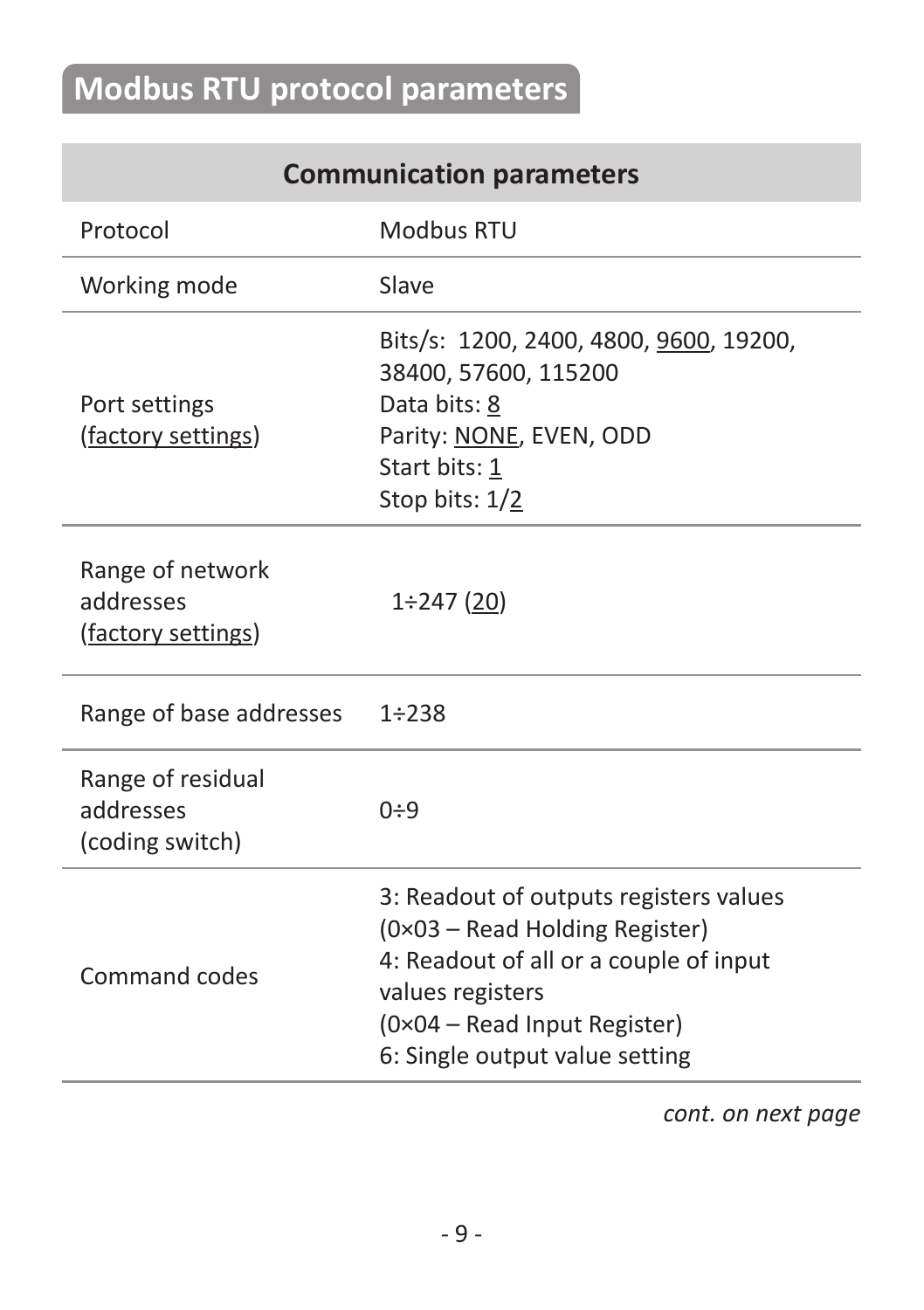### **Communication parameters cont.**

| Command codes | 16: Setting values of multiple outputs<br>(0×10 – Write Multiple Registers)<br>17: ID readout<br>(0x11 - Report Slave ID) |
|---------------|---------------------------------------------------------------------------------------------------------------------------|
|               |                                                                                                                           |

Maximum frequency of Maximum frequency of the 15 Hz

|     | <b>Communication registers</b>                  |          |      |     |
|-----|-------------------------------------------------|----------|------|-----|
| adr | description                                     | function | type | atr |
| 0   | Readout of a current base<br>address            | 03       | int  | R   |
| Ω   | Recording of a new base<br>address: $1\div 238$ | 06, 16   | int  | W   |

The module can receive network addresses in the range 1÷247. The network address of the module is set in a combined way: using the Modbus protocol user sets the base address, which is a number between 1÷238, and using a multi-position switch he sets the residual address, which is a number between 0÷9. The sum of these two values designate a network address (e.g. 1+6=7; 70+3=73; 238+9=247).

| Readout of a current trans-<br>mission rate | 03    | int |   |
|---------------------------------------------|-------|-----|---|
| Recording of a new<br>transmission rate     | 06.16 | int | W |

Transmission rate [bits/s] is given in the form of an integer divided by 100, for example:

– transmission rate of 9600 bits/s is written as 96;

– transmission rate of 115200 bits/s is written as 1152.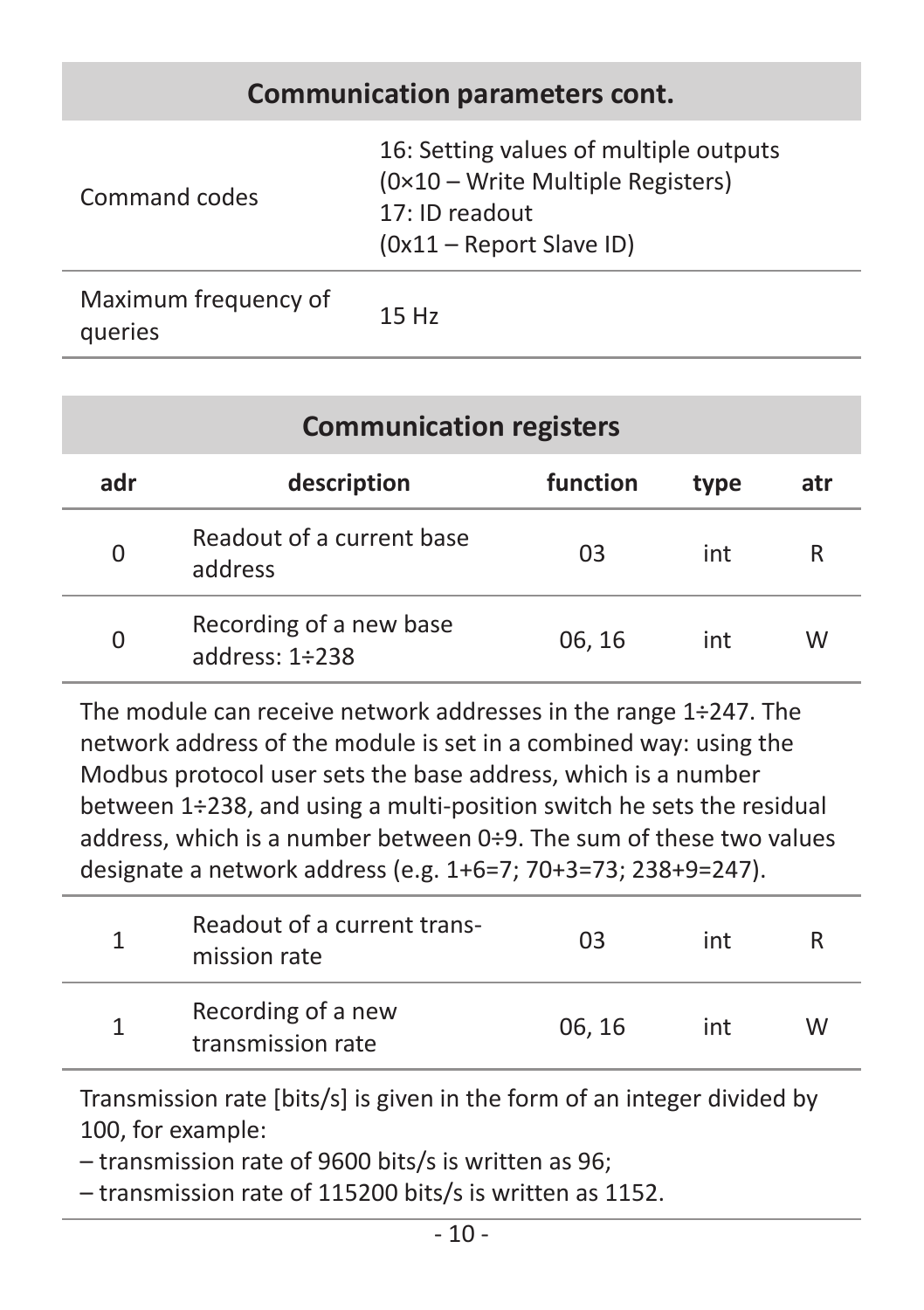# **Communication registers cont.**

| adr                                                        | description                                 | function | type | atr |
|------------------------------------------------------------|---------------------------------------------|----------|------|-----|
| $\overline{2}$                                             | Readout of a current<br>parity value        | 03       | int  | R   |
| $\overline{2}$                                             | Recording of a new parity<br>value          | 06.16    | int  | W   |
| Parity adopts adequate value: NONE - 0: ODD - 1: EVEN - 2. |                                             |          |      |     |
| 3                                                          | Readout of a current number<br>of stop bits | 03       | int  | R   |
| 3                                                          | Recording of a new number<br>of stop bits   | 06.16    | int  | W   |
| Stop bits number adopts value 1 or 2.                      |                                             |          |      |     |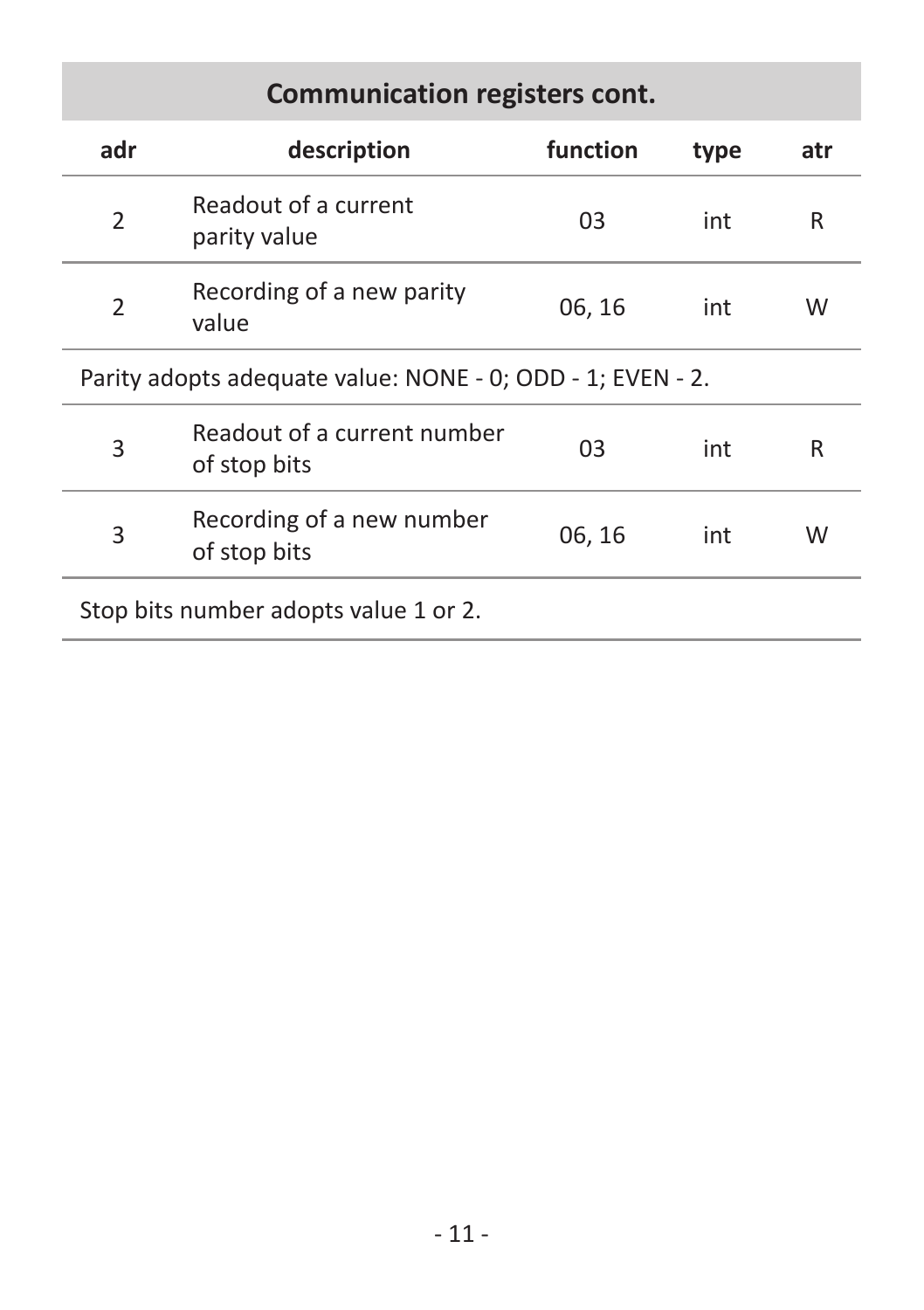#### **Input parameters**

| adr  | description                                                          | function | type | atr |
|------|----------------------------------------------------------------------|----------|------|-----|
| 1000 | Readout the intensity value<br>current of the measured L1<br>channel | 04       | int  | R   |
| 1001 | Readout the intensity value<br>current of the measured L2<br>channel | 04       | int  | R   |
| 1002 | Readout the intensity value<br>current of the measured L3<br>channel | 04       | int  | R   |

Value of measured current is stored in the registry as an integer of 0.1 multiplication factor (e.g. the registry value 43 corresponds to the voltage of 4.3 A).

In response to the "read ID" command (code 17), we get a packet of information about module:

 $-$  code 0xEC in the  $S$ lave ID" field:

– code 0xFF in the "Run Indicator Status" field;

– text "PU-1Mv1.2" in the "Additional Data" field.

Legend: R – read, W – write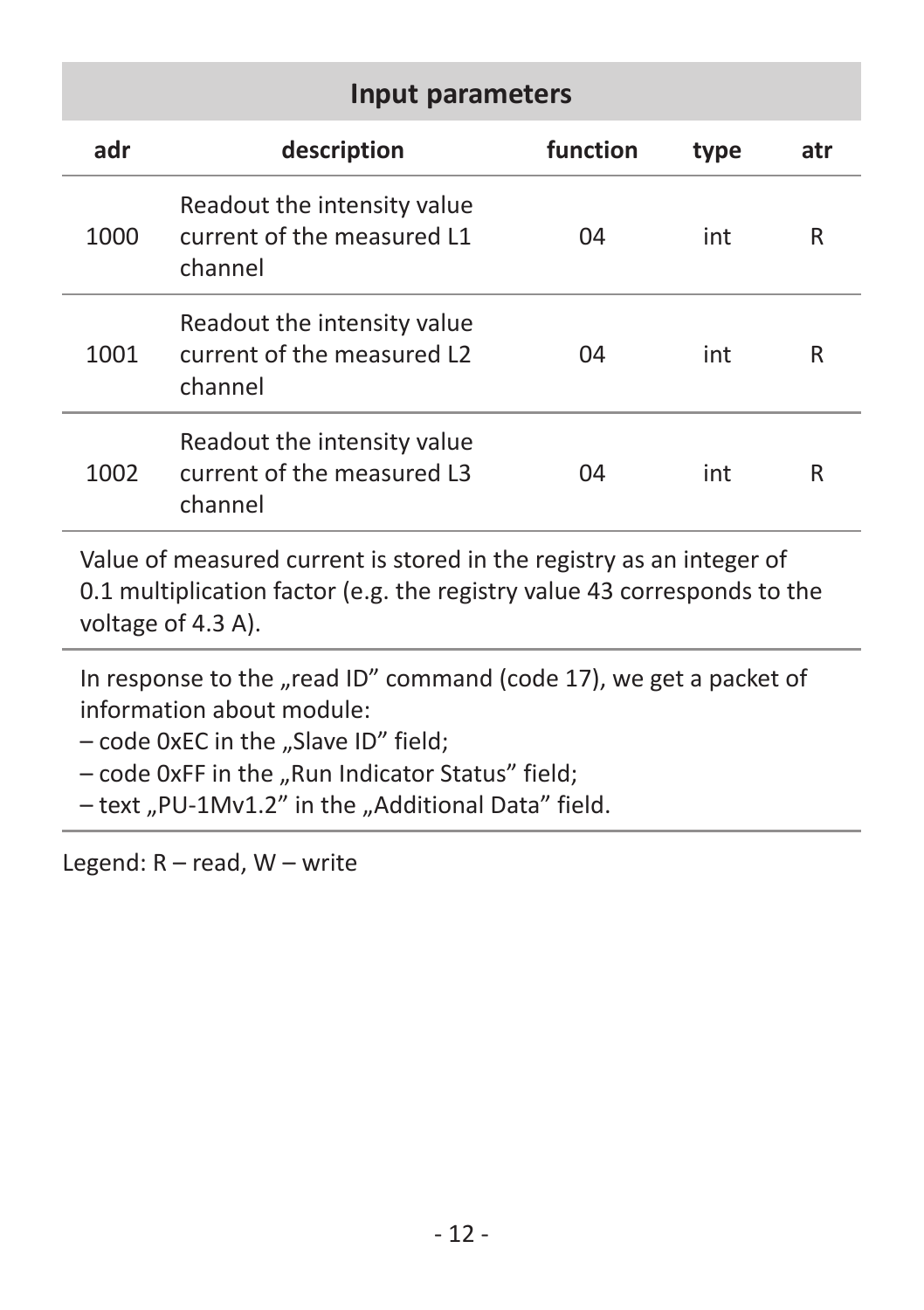# **Technical data**

power supply 9÷30 V DC maximum load current 50 mA measurement range (TrueRMS) current/voltage 0÷15 A/285 V AC 0÷20 A/400 V DC  $maximum$  measurement error  $+0.5\%$ reading registry precision and the contract of the 0.1 A IN -> OUT breakdown voltage 2.1 kV port RS-485 comunication protocol Modbus RTU work type Slave power indication and the control of the present LED communication signalling yellow LED communication parameters speed (adjustable) 1200÷115200 bit/s data bits 8 stop bits 1/2 parity bits **EVEN/ODD/NONE** address 1÷247 power consumption 0.8 W working temperature  $-20 \div 50^{\circ}$ C terminal 2.5mm<sup>2</sup> screw terminals tightening torque 0.4 Nm dimensions 1 module (18 mm) mounting on TH-35 rail ingress protection in the state of the IP20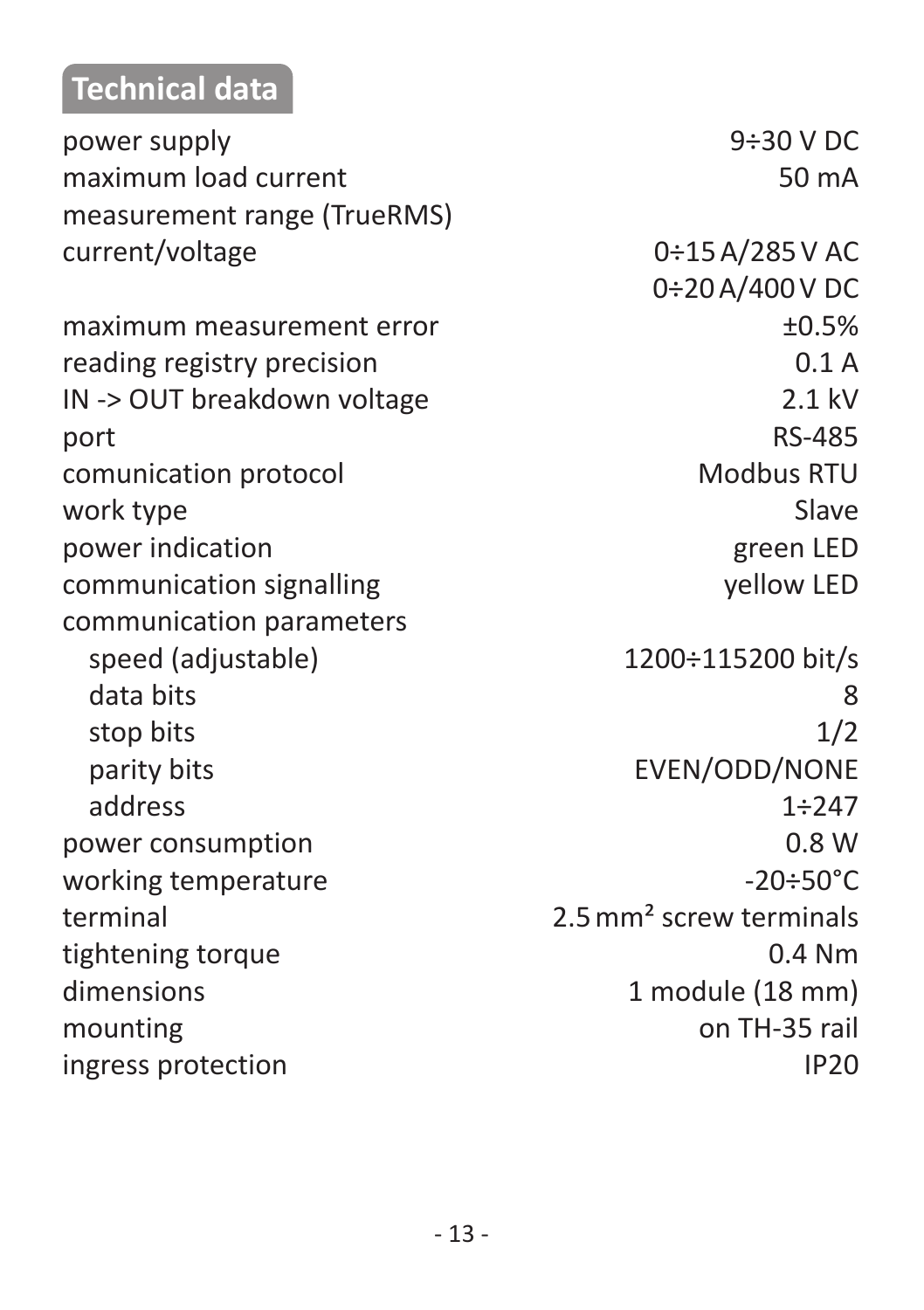# **Warranty**

F&F products are covered by a 24-month warranty from the date of purchase. The warranty is only valid with proof of purchase. Contact your dealer or contact us directly.

## **CE declaration**

F&F Filipowski sp. j. declares that the device is in conformity with the essential requirements of The Low Voltage Directive (LVD) 2014/35/EU.

The CE Declaration of Conformity, along with the references to the standards in relation to which conformity is declared, can be found at www.fif.com.pl on the product page: www.fif.com.pl from the product subpage.